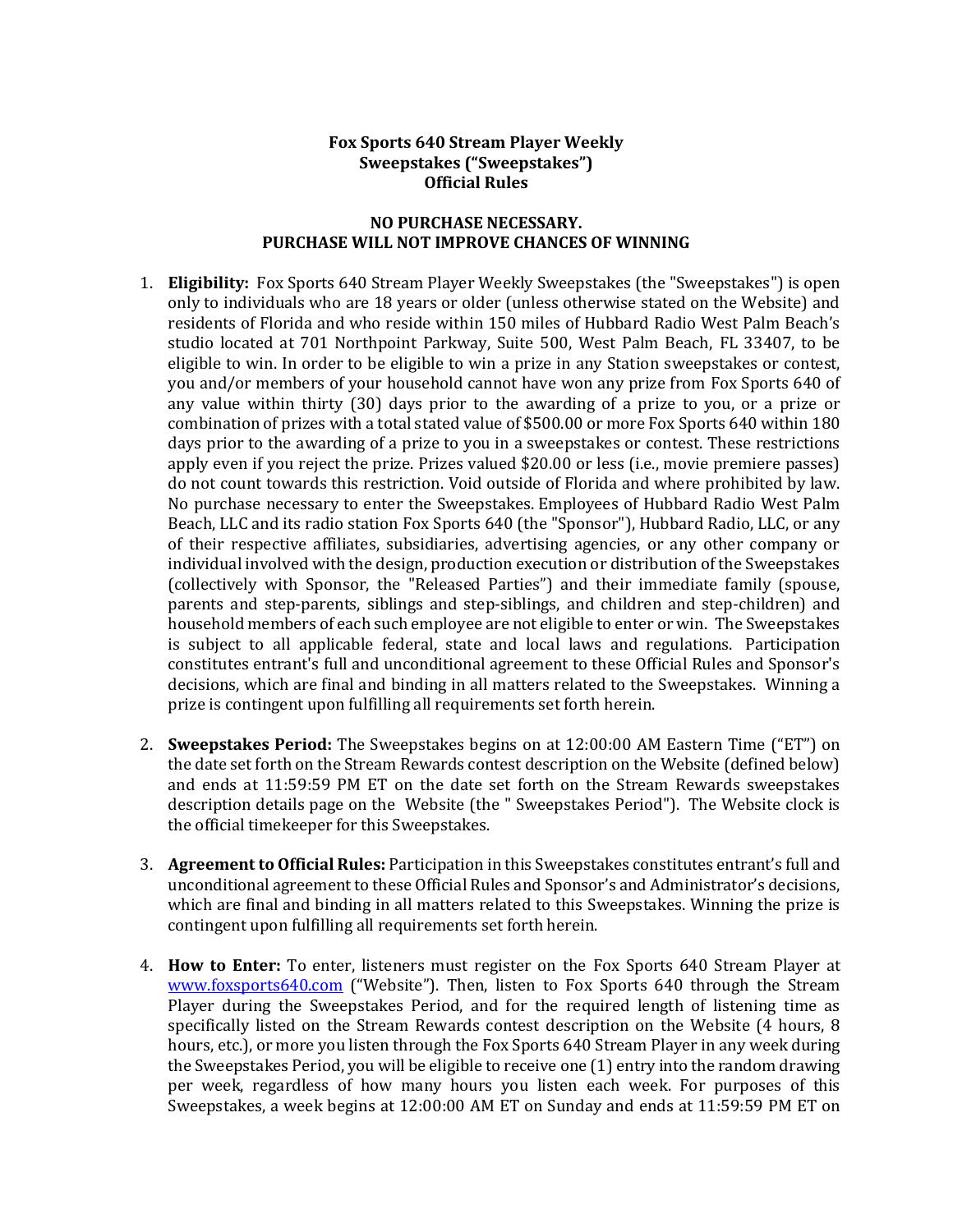Saturday each week during the Sweepstakes Period. To be entered, each registered listener must also complete and submit an online entry form found on the Stream Rewards sweepstakes description detail page. To enter without listening for the required length of listening time, email your complete name, street address, city, state, zip code, email address and telephone number in the body of the email, and put the sweepstakes description (of the prize) in the subject line and email to: [streamrewards@foxsports640.com,](mailto:streamrewards@wrmf.com) to be received by 11:59:59 PM ET on the last day of the Sweepstakes Period as defined on the Stream Rewards sweepstakes description details page on the Website. Sponsor is not responsible for lost, late, delayed, incomplete or returned emails. **Limit one (1) entry per person per week regardless of the method of entry.**

- 5. **Random Drawing/How Winner Is Chosen**: On or about the business day following the last day of the Sweepstakes Period, the winner(s) (as specified in the details page of the Website) will be selected from among all eligible entries received, in a random drawing to be conducted by Sponsor. Odds of winning depend on the number of entries received. The winner(s) will be notified by Administrator via email or telephone the day of the random drawing. Failure to respond to the email notification within **three (3) days** will be deemed forfeiture of the Prize and an alternate winner may be selected at Sponsor's sole discretion, time permitting. Sponsor is not responsible for email or telephone notifications that are undeliverable.
- 6. **Prize(s) & Approximate Retail Value(s) ("ARV"): Prize(s)–** The specific prize (including how many will be given away) and the approximate retail value of each prize to be given away is as specifically described on the Stream Rewards sweepstakes description details page on the Website. No prize transfer or cash substitutes allowed except at Sponsor's sole discretion due to prize unavailability or for any reason and only then for prize of equal or greater value. Prize winner is responsible for all applicable federal, state and local taxes. Prize consists of only those items specifically listed as part of the prize. Sponsor may provide the winner with an IRS Form 1099 reflecting their portion of the prize, or such other governmental tax forms that may be necessary, as determined in the sole discretion of Sponsor.
- 7. **Claiming the Prize:** Upon winner verification, the winners will either, as determined solely by Sponsor, be told how they will receive their prize in one of two ways as follows: (1) Prize Pick-Up: **as a condition of being named an official winner,** each potential winner must claim his/her prize in person at Fox Sports 640 Studios located at 701 Northpoint Parkway, Suite 500, West Palm Beach, FL 33407, during normal business hours (Monday-Friday, 9:00 a.m. to 5:00 p.m.) within **five (5) business days** of the day he or she wins to verify that he/she is the qualified winner and may be required to sign a Publicity and Liability Release ("Release") upon (and as a condition of) picking up the Prize. Failure to comply with this deadline shall be deemed to be the winner's forfeiture of his or her right to claim the Grand Prize. The winner must prove he or she is a qualified winner by presenting acceptable identification (e.g., state driver's license; state issued identification card; valid passport with address verification; or birth certificate with social security card and photo identification and address verification). If a winner cannot prove he or she is a qualified winner, the prize will not be awarded. OR (2) Prize Mailed: Sponsor will mail out the prize to the winner(s). Sponsor is not responsible for lost, late, mutilated, damaged or delayed mailing of any prizes. Allow 6 to 8 weeks for delivery. All unclaimed or returned prizes remain the property of Sponsor.
- 8. **Entry Conditions and Release:** By entering, each entrant agrees to: (a) comply with and be bound by these Official Rules and the decisions of the Sponsor which are binding and final in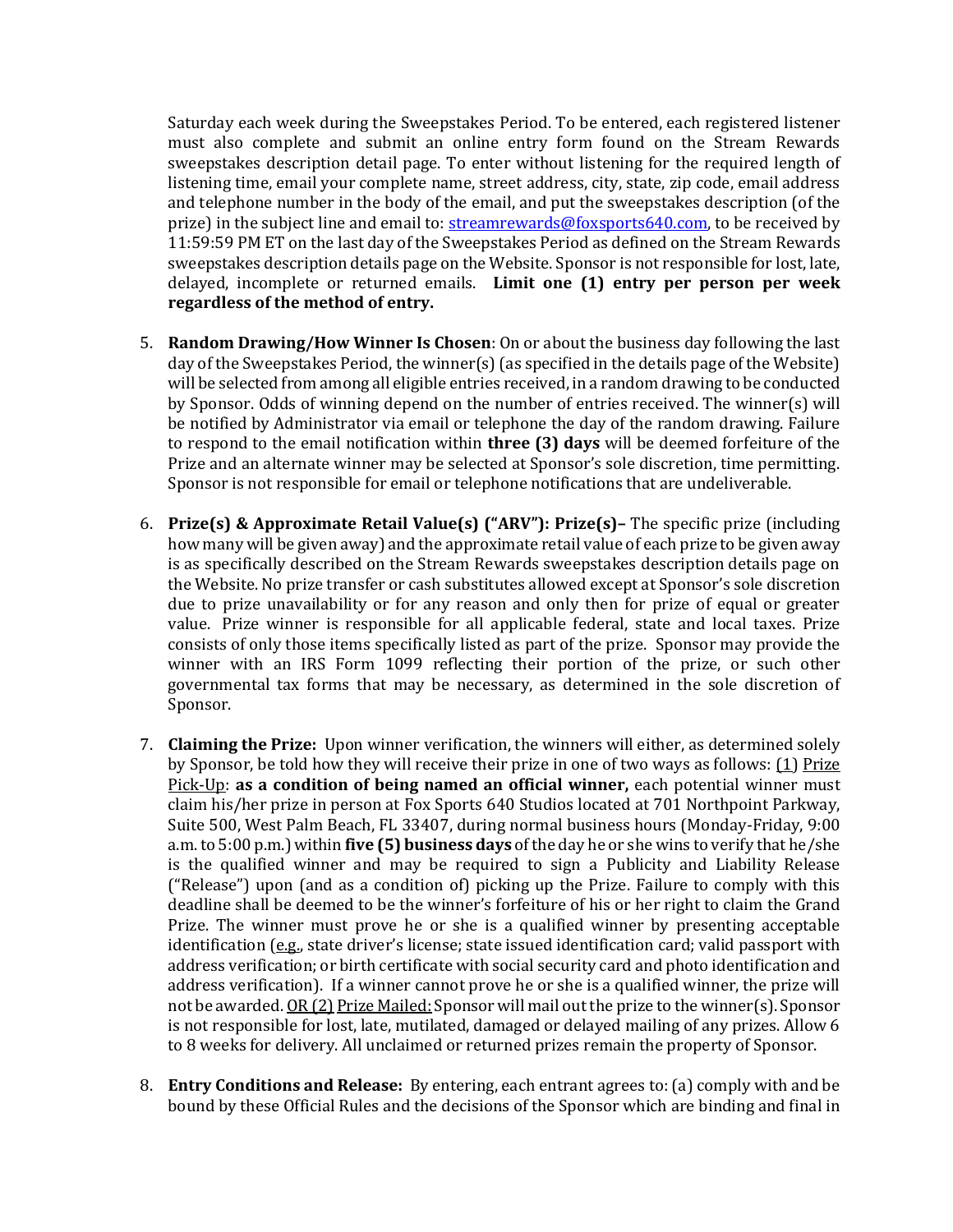all matters relating to this Sweepstakes; (b) release and hold harmless the Sweepstakes Entities from and against any and all claims, expenses, and liability, including but not limited to negligence and damages of any kind to persons and property, including but not limited to invasion of privacy (under appropriation, intrusion, public disclosure of private facts, false light in the public eye or other legal theory), defamation, slander, libel, violation of right of publicity, infringement of trademark, copyright or other intellectual property rights, property damage, or death or personal injury arising out of or relating to a participant's entry, participation in the Sweepstakes, and acceptance or use or misuse of prize; and (c) indemnify, defend and hold harmless the Sweepstakes Entities, including their parents and affiliates, from and against any and all claims, expenses, and liabilities (including reasonable attorneys' fees) arising out of or relating to an entrant's participation in the Sweepstakes and/or entrant's acceptance, use or misuse of prize.

- 9. **General Conditions:** Sponsor reserves the right to cancel, suspend and/or modify the Sweepstakes, or any part of it, for any reason whatsoever, including, without limitation, fire, flood, natural or man-made epidemic of health of other means, earthquake, explosion, labor dispute or strike, act of God or public enemy, satellite or equipment failure, riot or civil disturbance, terrorist threat or activity, war (declared or undeclared) or any federal state or local government law, order, or regulation, public health crisis, order of any court or jurisdiction or if any fraud, technical failures or any other factor beyond Sponsor's reasonable control impairs the integrity or proper functioning of the Sweepstakes, as determined by Sponsor in its sole discretion. If the Sweepstakes is terminated before the designated end date, Sponsor will (if possible) select the winner via random drawing(s) from all eligible, nonsuspect entries received as of the event giving rise to the termination. Inclusion in such judging shall be each entrant's sole and exclusive remedy under such circumstances. Sponsor reserves the right in its sole discretion to disqualify any individual it finds to be tampering with the entry process or the operation of the Sweepstakes or to be acting in violation of these Official Rules or any other promotion or in an unsportsmanlike or disruptive manner. Any attempt by any person to deliberately undermine the legitimate operation of the Sweepstakes may be a violation of criminal and civil law, and, should such an attempt be made, Sponsor reserves the right to seek damages from any such person to the fullest extent permitted by law. Only the type and quantity of prizes described in these Official Rules will be awarded. The invalidity or unenforceability of any provision of these rules shall not affect the validity or enforceability of any other provision. In the event that any provision is determined to be invalid or otherwise unenforceable or illegal, these rules shall otherwise remain in effect and shall be construed in accordance with their terms as if the invalid or illegal provision were not contained herein. Sponsor's failure to enforce any term of these Official Rules shall not constitute a waiver of that provision. In the event of a dispute as to the identity of a winner based on an email address, the winning entry will be declared made by the authorized account holder of the email address used to submit the entry.
- 10. **PUBLICITY RELEASE**: By entering this Sweepstakes, entrants agree that Sponsor may use entrant's name and photograph on Sponsor's website without compensation, credit or right of review or approval. Acceptance of any Prize constitutes Winner's consent to use, publish, and reproduce for all purposes, including publicity, promotion and advertising, in any media (including online and offline), Prize Winner's name, city, photograph, likeness, voice and image, in perpetuity without further compensation, credit or right of review or approval.
- 11. **Limitations of Liability:** The Sweepstakes Entities as set forth above, and their respective parents and affiliates, are not responsible for: (1) any incorrect or inaccurate information,